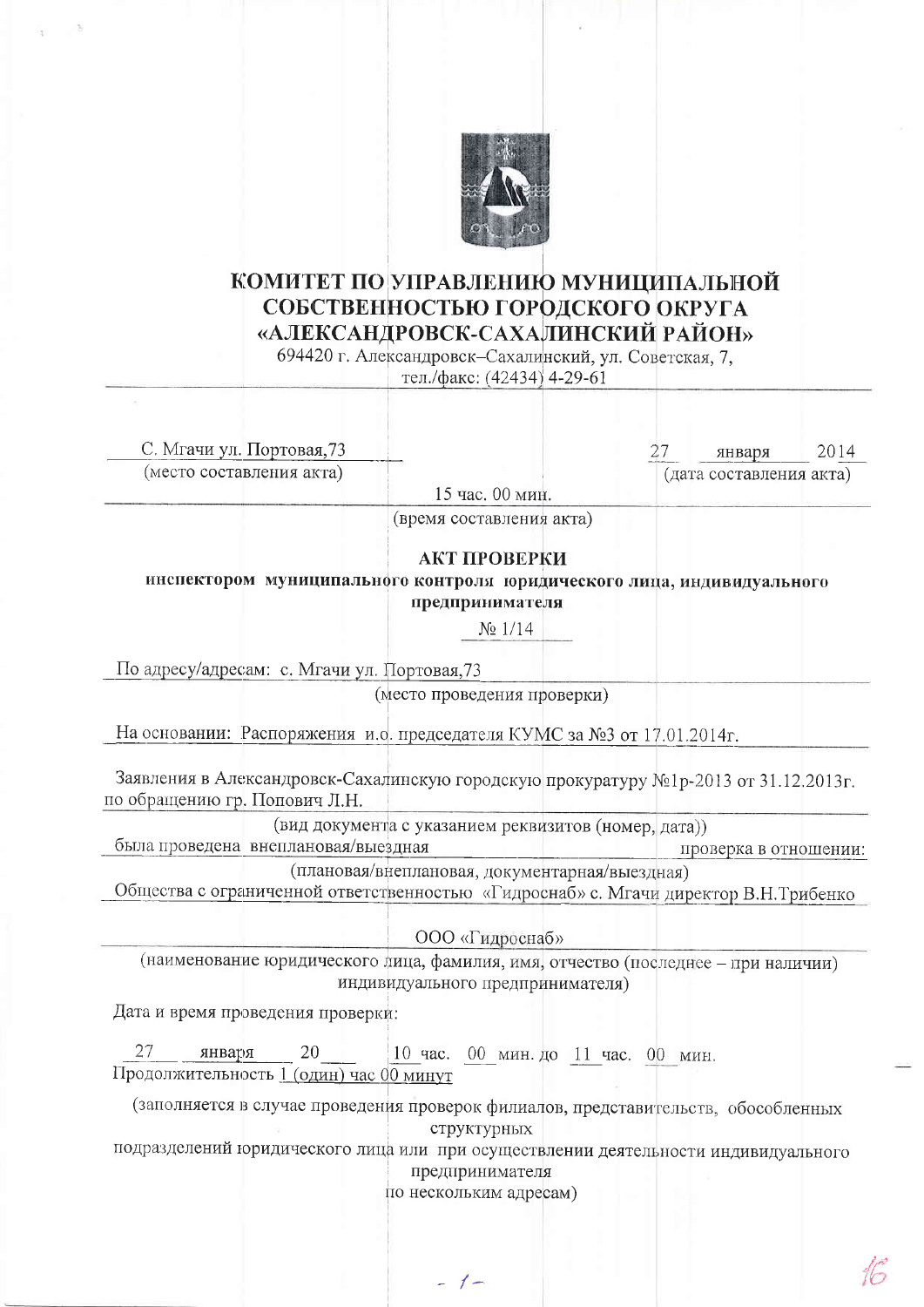Общая продолжительность проверки: 20 (двадцать) рабочих дней

(рабочих дней/часов)

Акт составлен: Муниципальным жилищным инспектором КУМС

Городского округа «Александровс-Сахалинского района»

(наименование органа муниципального контроля)

С копией распоряжения/приказа о проведении проверки ознакомлен(ы): (заполняется при проведении выездной проверки)  $20.01.142$ 

(фамилии, инициалы, подпись, дата, время)

Дата и номер решения прокурора (его заместителя) о согласовании проведения проверки: Получения решения о согласовании данной внеплановой проверки прокуратуры

(по Фед.закону №294-ФЗ от 26.12.08) не требуется.

vertiersences

(заполняется в случае необходимости согласования проверки с органами прокуратуры) Лицо(а), проводившее проверку: Новикова Оксана Витальевна-муниципальный жилищный инспектор КУМС на территории ГО «Александровс-Сахалинского района»; Шубин Алексей Геннадьевич-ведущий специалист КУМС ГО «Александровс-Сахалинского района»; Солдатова Людмила Викторовна-старший специалист отдела ЖКХ ГО «Александровс-Сахалинского района»;

(фамилия, имя, отчество (последнее - при наличии), должность должностного лица (должностных лиц), проводившего (их) проверку; в случае привлечения к участию в проверке экспертов, экспертных организаций указываются фамилии, имена, отчества (последнее - при наличии), должности экспертов и/или наименования экспертных организаций с указанием реквизитов свидетельства об аккредитации и наименование органа по аккредитации, выдавшего свидетельство)

При проведении проверки присутствовали:

Волгина Елена Аркадьевна-представитель ООО «Гидроснаб» инспектор по охране труда.

(фамилия, имя, отчество (последнее - при наличии), должность руководителя, иного должностного лица (должностных лиц) или уполномоченного представителя юридического лица, уполномоченного представителя индивидуального предпринимателя, присутствовавших при проведении мероприятий

по проверке)

В ходе проведения проверки: Выявлены нарушения по статьям 161,162 п.1, п.2 Жилищного кодекса РФ

выявлены нарушения требований, установленных (с указанием положений правовых актов): Отсутствие оформленных в установленной форме договорных отношений с

водоснабжающими организациями на покупку ресурсов для предоставления гражданам коммунальных услуг, гарантирующих возможность получения потребителем услуги, соответствующей по качеству обязательным требованиям нормативов, стандартов, санитарных правил и норм, и с собственниками жилищного фонда; наличие договоров управления многоквартирными домами, соответствие условий договоров требованиям действующего законодательства, соблюдением условий договора;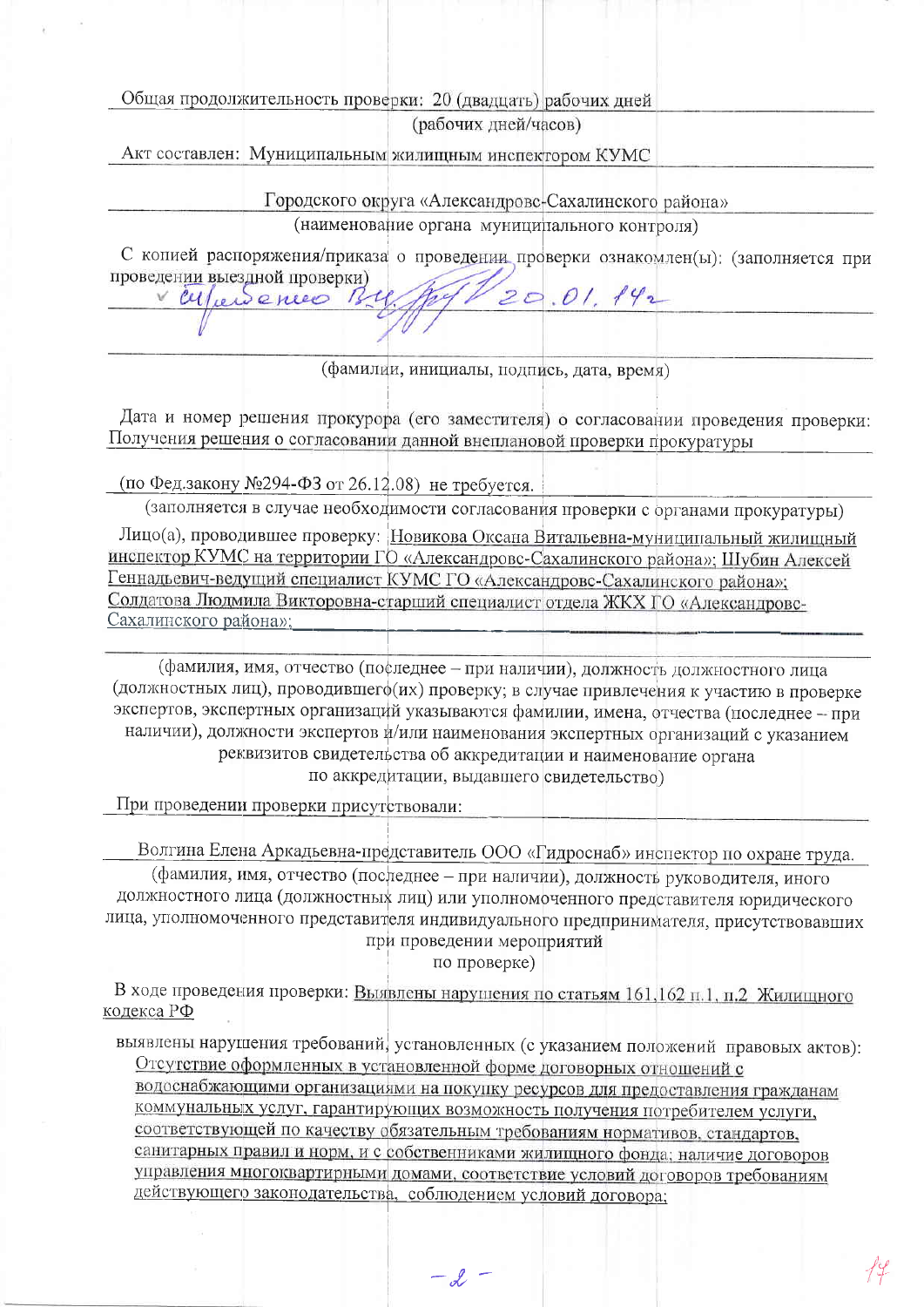## (с указанием характера нарушений; лиц, допустивших нарушения)

выявлены несоответствия сведений, содержащихся в уведомлении о начале осуществления отдельных видов предпринимательской деятельности, обязательным требованиям (с указанием положений (нормативных) правовых актов):

выявлены факты невыполнения предписаний органов муниципального контроля  $(c)$ указанием реквизитов выданных предписаний):

нарушений не выявлено

Запись в Журнал учета проверок юридического лица, индивидуального предпринимателя, проводимых органами муниципального контроля внесена (заиблияется при проведении выездной проверки):

O. Hoberobe (подпись проверяющего)

(подинсь уполномоченного представителя поридического лица, индивидуального предпринимателя, его уполномоченного представителя)

Журнал учета проверок юридического индивидуального предпринимателя, лица, проводимых органами муниципального контроля отсутствует (заролняется при проведении выездной проверки):

O. Hoheache

(подпись проверяющего)

Ирянись уполномоченного представителя юридического лица, индивидуального предпринимателя, его уполномоченного представителя)

Припагаемые к акту документы: Аредписание N:1 от 29.01.2014;<br>об устранение с вы вленных в резулевтате проверке нарушение<br>пребованией тегиченные законодательство РФ.

Подписи лиц, проводивших проверку: О. Новекова /О.В. Новекова

ID. Musical, & Caegormita 1.B.

С актом проверки ознакомлен(а), копию акта со всеми приложениями получил(а): l'ensuis de npôse prése oguaise de cen Bell, coheseur

(фамилия, имя, отчество (последнее - при наличии), должность руководителя, иного должностного лица

или уполномоченного представителя юридического лица, индивидуального предпринимателя, его уполномоченного представителя)

 $-3 -$